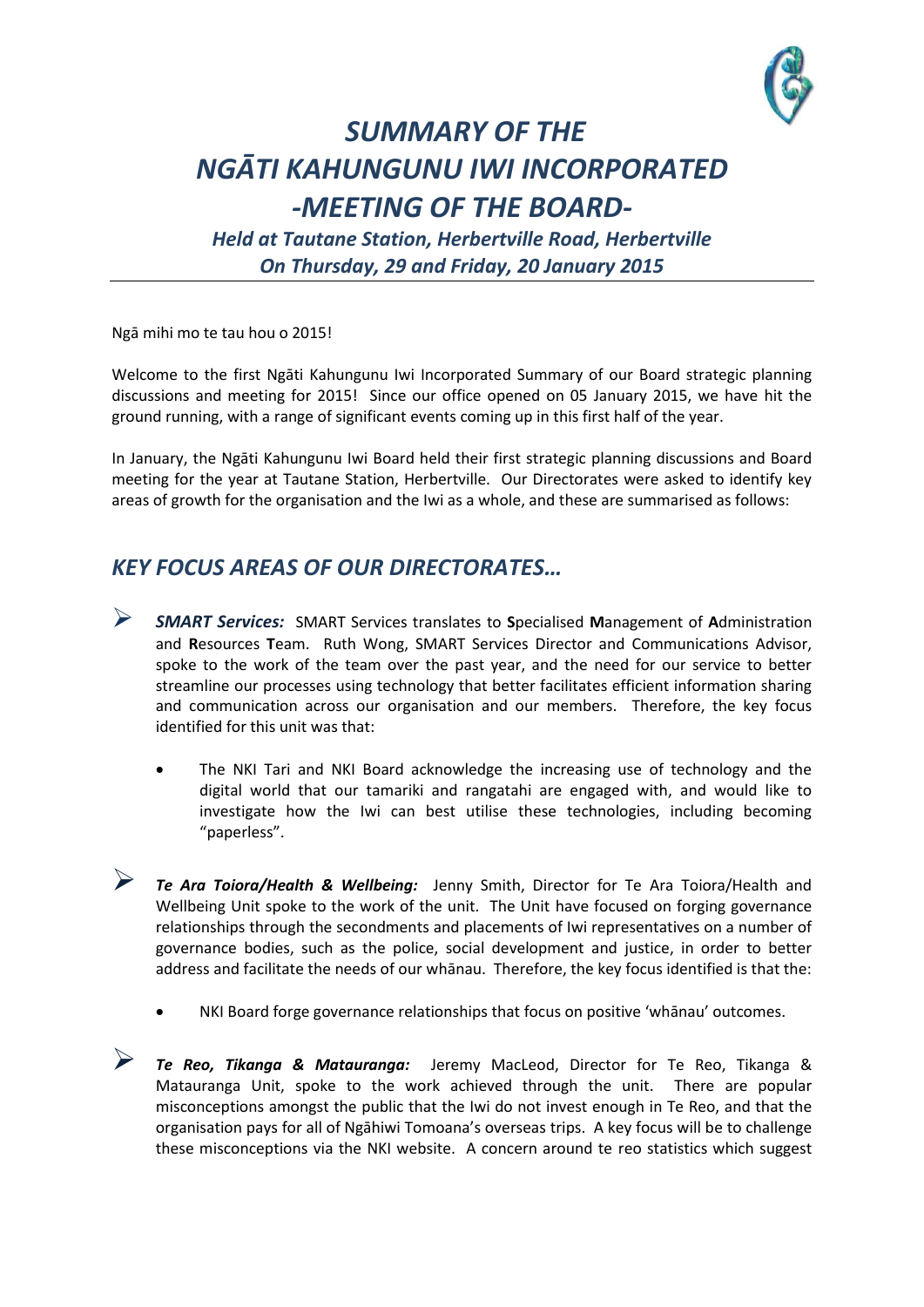that there are steady decrease in the use of the reo both regionally and nationally. In order to address some of these, key focus areas identified include:

- Undertake a comprehensive review of research regarding Kahungunu dialectical variations; and,
- The creation of a business plan/project proposal package around the reo.

 *Environment & Natural Resources:* Jonathan Dick, Director for Environment & Natural Resources, spoke to the work achieved by the unit. The Unit are currently on target with their goals and budget. Working on existing contracts, specifically the paua monitoring contract with Ministry of Primary Industries, and developing a new contract with the Ministry for the Environment around water rights and interests. There is potential for engaging and working alongside the Large Natural Groupings (treaty settlement claimant groups) around environmental issues. Jonathan also provides support to the Kahungunu Asset Holding Company (KAHC). The key focus areas identified for this unit include:

- The development of a network of 'Kahungunu' contractors and 'Kahungunu' lawyers to increase our capacity in dealing with a wider range of environmental issues.
- Building stronger relationships with LNGs to progress a wider advocacy approach for our members around environmental issues.

The tari and the NKI Board will be working towards achieving the key focus areas identified by each unit, and we will keep posting our summaries with updates on where each unit is at.

## *KEY FOCUS AREAS OF THE NKI BOARD…*

 *Developing Strategic Relationships:* With the number of major projects on the go, the NKI Board have worked hard to develop and maintain strong and positive relationships with a number of groups. For instance, Hastings District Council and the redevelopment of Hastings Civic Square and the Kahungunu Innovation Hub, working alongside the Large Natural Groupings (LNG's), treaty settlement claimant groups, as they head towards a post-settlement era, around resource management and environmental issues. It is vital that these relationships are maintained, to foster a a collective voice around a range of issues that will make our position as an Iwi, politically and strategically stronger.

 *Te Matatini 2015, Christchurch:* With Te Matatini 2015 fast approaching, Ngāti Kahungunu Iwi have been busy galvanising to travel to Christchurch in support of our four Kapa Haka teams who will be performing. On the final day of the festival, the mauri stone will be handed over to Ngāti Kahungunu, and will be travelling back on board Te Matau A Maui Waka. It is intended that the mauri will journey through the Ngāti Kahungunu rohe, and will provide opportunities for each Taiwhenua rohe and major partners (ie, mayors, local and central government, business, whanaunga, etc) to host the mauri whilst in their area. Other key opportunities will include the mauri travelling and revitalising the old Takitimu trade route, as well as opportunities to revitalise kapa haka across the rohe. We look forward to supporting Te Matatini this year, and being a part of welcoming and hosting the mauri in our rohe.

 *Te Matatini Plus 2017:* As you are all aware, Te Matatini is coming to Ngāti Kahungunu in 2017. Ngāti Kahungunu Iwi have been working alongside the Ngāti Kahungunu Rūnanga Arts